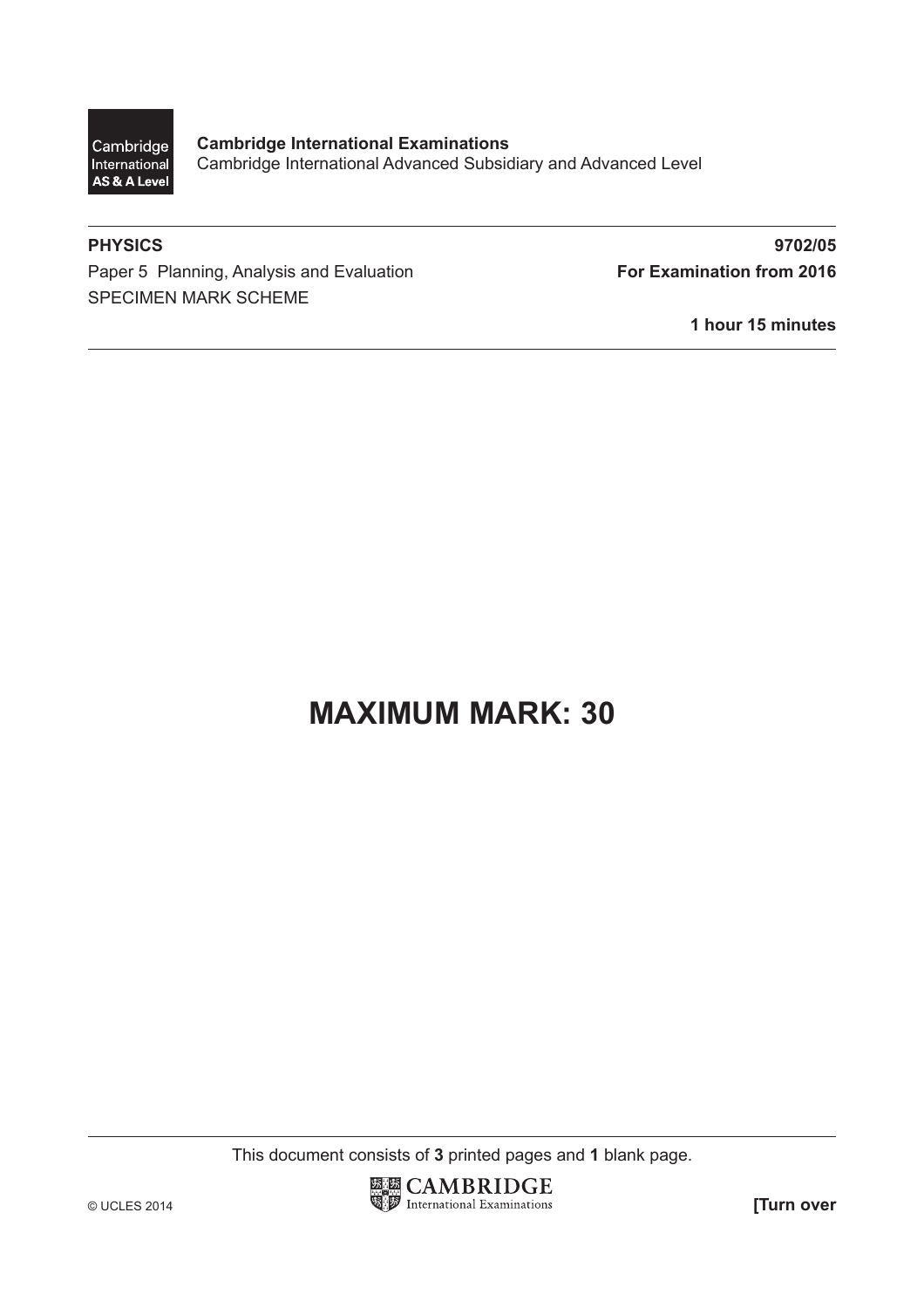#### **Question 1 Planning**

#### **Defining the problem**

- P Vary pressure.
- P For different values of pressure, measure frequency.
- D Keep frequency of sound wave generated constant.
- D Keep temperature of the air constant.

#### *Methods of data collection*

- M Labelled diagram of apparatus: container with source of sound.
- M Method of varying *p*: e.g. use of pump to remove air/valve to allow air in.
- M Method of measuring *p*: e.g. Bourdon gauge/pressure gauge/manometer.
- M Use microphone connected to oscilloscope to measure frequency.
- D Method to determine the period of the wave including the use of the timebase.
- D  $f = 1/\text{period}$ .

#### *Method of analysis*

- A Plot *f* against *p*2; allow lg *f* against lg *p.*
- A Relationship is correct if graph is a straight line through the origin.
- A  $k =$  gradient.

#### *Safety considerations and additional detail*

- D Use a safety screen/goggles to prevent glass entering eyes if glass container shatters.
- D Use of *y*-axis on c.r.o. to check that initial sound has constant amplitude.
- D Need to seal points where wires pass through bell jar.
- D Use loud sound to obtain measurable readings at low pressures.
- D Check temperature with a thermometer.

Award P, M and A marks where seen. Award a maximum of 6 D marks. **[Total: 15]**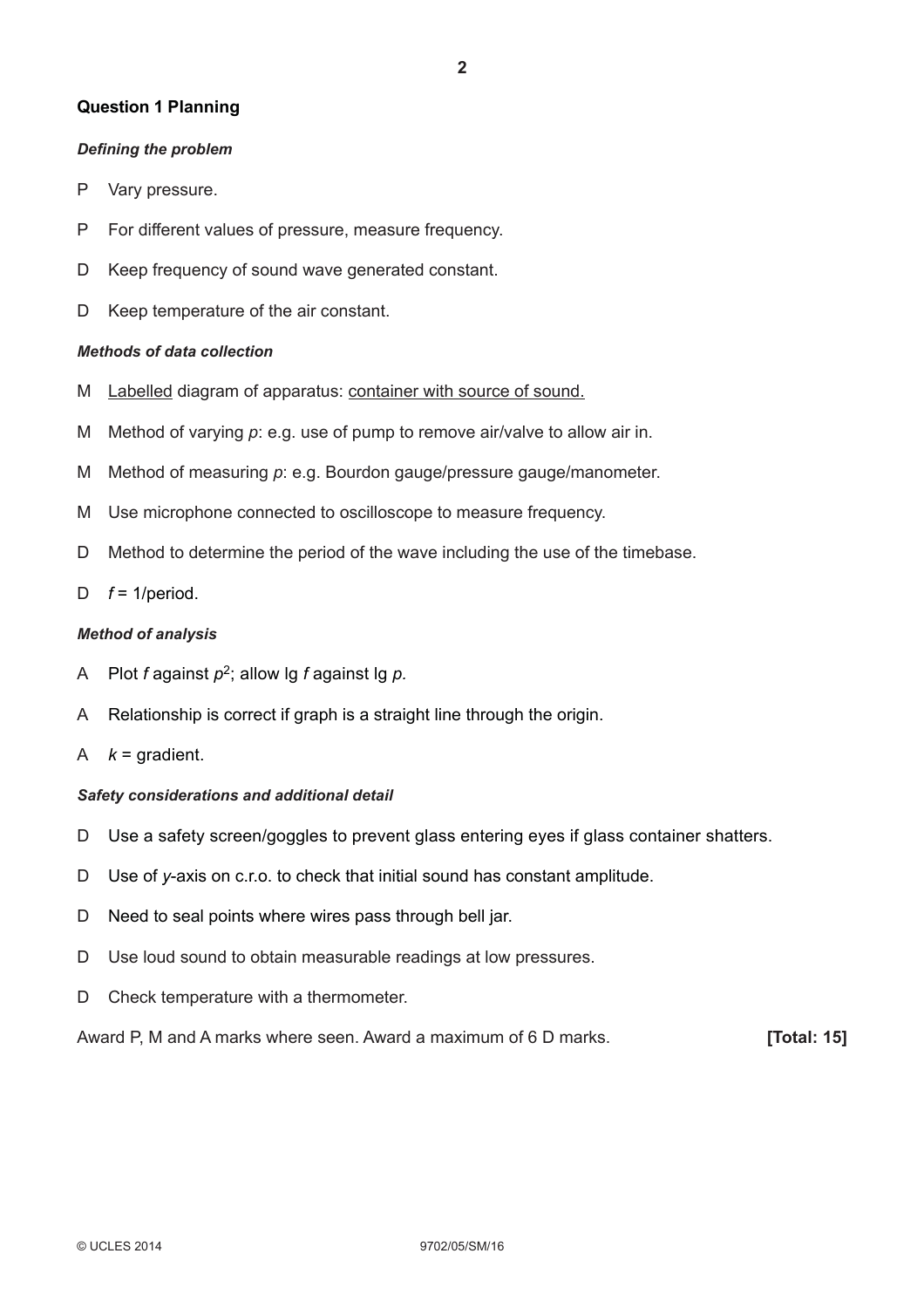|          | Mark           | <b>Expected Answer</b>                                                                                                                                            | <b>Additional Guidance</b>                                                                                                                                                                                                        |       |
|----------|----------------|-------------------------------------------------------------------------------------------------------------------------------------------------------------------|-----------------------------------------------------------------------------------------------------------------------------------------------------------------------------------------------------------------------------------|-------|
| (a)      | A              | Gradient = $c^2$                                                                                                                                                  |                                                                                                                                                                                                                                   | $[1]$ |
| (b)      | T1             | $R^2$ / 10 <sup>-4</sup> m <sup>2</sup> and $E^3$ / MeV <sup>3</sup>                                                                                              | Allow $R^2$ (10 <sup>-4</sup> m <sup>2</sup> ) and $E^3$ (MeV <sup>3</sup> )                                                                                                                                                      |       |
|          | T <sub>2</sub> | 16.0 or 16.00<br>156 or 155.7<br>18.9 or 18.92<br>183 or 183.3<br>23.0 or 23.04<br>221 or 221.4<br>25.5 or 25.50<br>248 or 247.7<br>32.5 or 32.49<br>310 or 310.3 | Values must correspond to table.                                                                                                                                                                                                  |       |
|          | U1             | From $\pm$ 0.4 to $\pm$ 0.6                                                                                                                                       | Allow more than one significant figure.                                                                                                                                                                                           | $[3]$ |
| (c)(i)   | G <sub>1</sub> | Five points plotted correctly                                                                                                                                     | Must be within half a small square. Penalise<br>'blobs'. Ecf allowed from table.                                                                                                                                                  |       |
|          | U <sub>2</sub> | All error bars in $R^2$ plotted<br>correctly                                                                                                                      | Must be accurate within half a small<br>square.                                                                                                                                                                                   | $[2]$ |
| (c)(ii)  | G <sub>2</sub> | Line of best fit                                                                                                                                                  | Allow ecf from points plotted incorrectly -<br>examiner judgement.                                                                                                                                                                |       |
|          | G <sub>3</sub> | Worst acceptable straight line.<br>Steepest or shallowest possible<br>line that passes through all the<br>error bars.                                             | Line should be clearly labelled or dashed.<br>Should pass from top of top error bar to<br>bottom of bottom error bar or bottom of top<br>error bar to top of bottom error bar. Mark<br>scored only if all error bars are plotted. | $[2]$ |
| (c)(iii) | C <sub>1</sub> | Gradient of best fit line                                                                                                                                         | The triangle used should be at least half the<br>length of the drawn line. Check the read-<br>offs. Work to half a small square. Do not<br>penalise POT. (Should be about $1.1 \times 10^{-5}$ )                                  |       |
|          | U <sub>3</sub> | Uncertainty in gradient                                                                                                                                           | Method of determining absolute uncertainty<br>Difference in worst gradient and gradient.                                                                                                                                          | $[2]$ |
| (d)      | C <sub>2</sub> | $c = \sqrt{gradient}$                                                                                                                                             | Gradient must be used. Should be about<br>0.0033.<br>Do not penalise POT.                                                                                                                                                         |       |
|          | C <sub>3</sub> | mMeV $^{-3/2}$                                                                                                                                                    |                                                                                                                                                                                                                                   |       |
|          | U4             | Absolute uncertainty in c                                                                                                                                         | Check working.                                                                                                                                                                                                                    | $[3]$ |
| (e)(i)   | C <sub>4</sub> | $E$ given to 2 or 3 s.f.                                                                                                                                          |                                                                                                                                                                                                                                   | $[1]$ |
| (e)(ii)  | U <sub>5</sub> | Percentage uncertainty in E                                                                                                                                       | $\frac{2}{3}\left(\frac{\Delta R}{R}+\frac{\Delta c}{c}\right)\times 100=\frac{1}{3}\left(2\frac{\Delta R}{R}+\frac{\Delta m}{m}\right)\times 100$                                                                                | $[1]$ |

## **Question 2 Analysis, conclusions and evaluation**

**[Total: 15]**